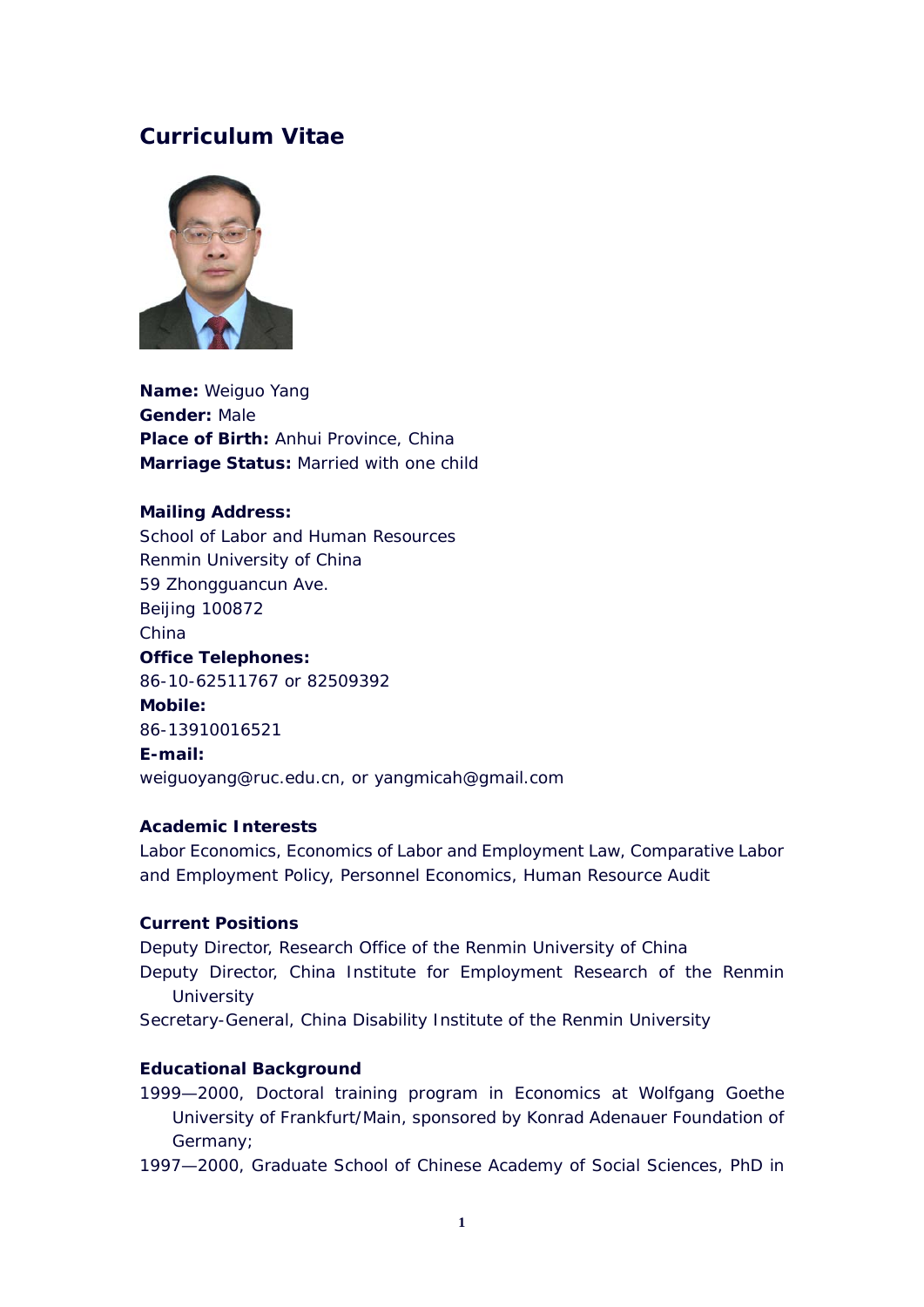Economics;

1987-1991, Renmin University of China, BA in Economics.

## **Academic Posts**

- 2007 until present, Professor of Labor and HR Economics, School of Labor and Human Resources, Renmin University of China;
- 2003-2007, Associate Professor of Labor Economics, School of Labor and Human Resources, Renmin University of China;
- 2002-2003, Associate Research Fellow, Institute of European Studies, Chinese Academy of Social Sciences (CASS);

2000-2002, Assistant Research Fellow, Institute of European Studies, CASS.

## **Other Academic Positions**

2000-2002, Member, European Economic Association, Brussels;

- 2001-2003, Secretary-General, Center for International Finance, CASS;
- 2002-2003, Director, Center for Euro Research, CASS;
- 2002–2004, Member, Society for Human Resource Management (SHRM), USA;
- 2002-2005, Editor, Chinese Journal of European Studies;
- 2003-2005, Visiting Research Fellow, Center for Human Resources Research, CASS;
- 2003 until present, Member, China Association of Labor Studies;
- 2004 until present, Research Fellow, China Institute for Employment Research, Renmin University of China;
- 2005 until present, Honorary Research Fellow, Beijing Center for Human Resources Research;
- 2007 until present, Research Fellow, China Disability Institute, Renmin University of China;

2008 until present, Board Member, Workforce Institute Board of Advisors, USA.

#### **Previous Work Experience**

June 2003 to June 2009, Assistant Dean, School of Labor and Human Resources of the Renmin University of China;

- July 2000 to June 2003, Head of Department of Research, Institute of European Studies, CASS;
- June 1997 to October 1998, Manager of Human Resources, Everbright Bank of China;

January 1996 to July 1996, Namkwong (Czech) Co., Financial Manager;

December 1994 to June 1997, Namkwong Mincao Imp. & Exp. Co., Chief of General Manager Office;

June 1993 to Dec. 1994, Shenzhen Neptunus Group, HR Supervisor;

July 1991 to June 1993, Ministry of Commerce of China (formerly Ministry of Foreign Trade and Economic Cooperation), Government Official.

## **Selected Publications**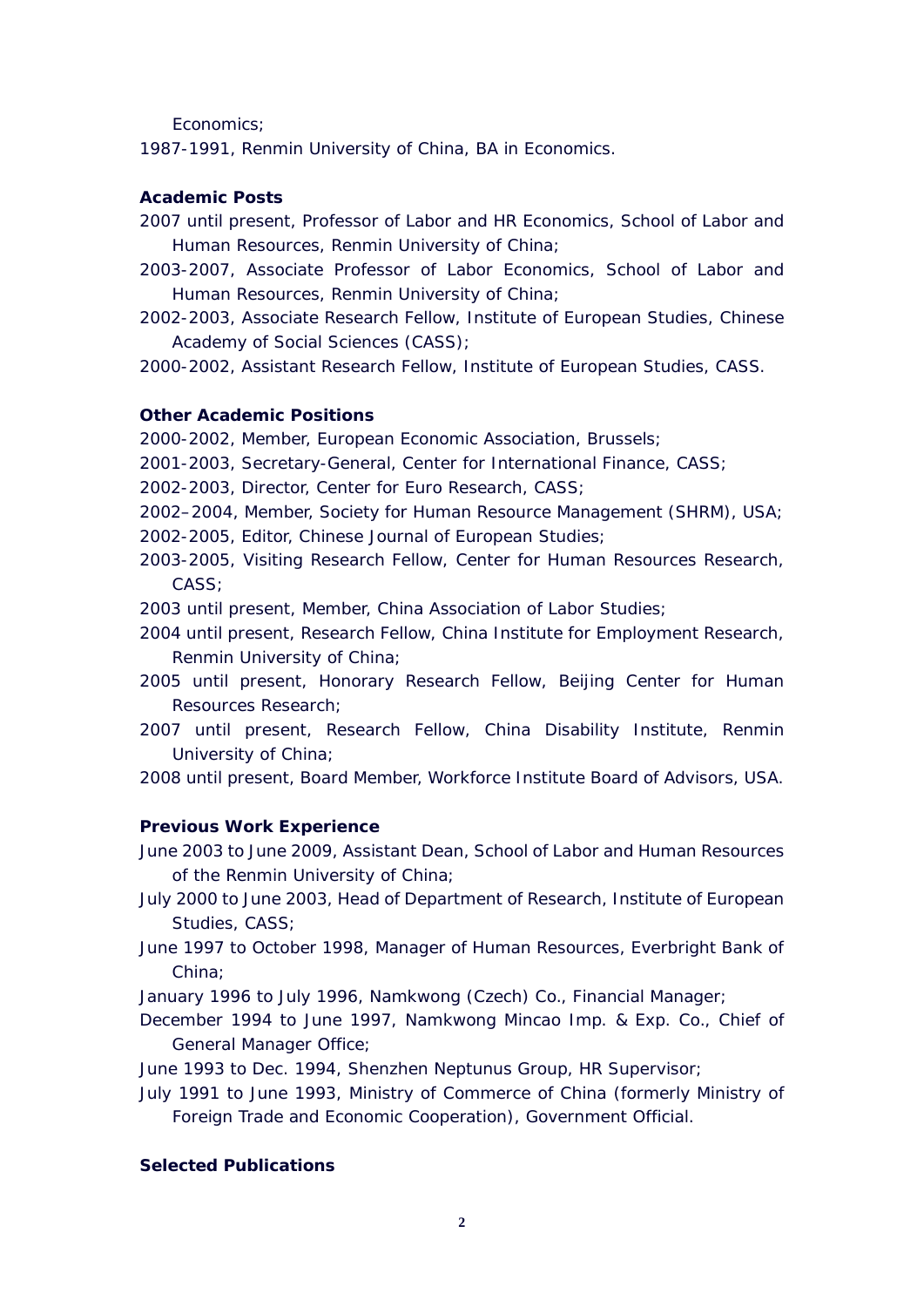Selected Books

- Co-editor-in-chief, 2010, *Global Developments of Industrial and Labor Relations*, Beijing: China Labour and Social Security Publishing House (CLSSPH);
- Editor-in-chief, 2010, Labour Economics, Northeast University of Finance and Economics Press;

Co-author, 2008, *Labor Market Intermediaries and Employment Promotion in China*, Beijing: China Renmin University Press;

- Co-editor-in-chief, 2008, *Labor Market Policy: A Global Perspective*, Beijing: CLSSPH;
- 2007, *China's Employment Policy in Transition*, Beijing: CLSSPH;

Co-editor-in-chief, 2007, *Human Resources Management: A Chinese Version*, Beijing: China Renmin University Press;

Co-author, 2006, *Measurement of Employment and Unemployment in China*, Beijing: China Renmin University Press:

2004, *Strategic Human Resource Audit*, Shanghai: Fudan University Press;

2002, *Theory of Euro-Formation*, Beijing: Social Sciences Documentation Publishing House.

Selected Papers

2009, "Global Financial Crisis and Employment Promotion", *Qiu Shi* 2009(7);

- Co-author, 2009, "Human Resources Audit: A New Review", *Journal of China National School of Administration* 2009(2);
- Co-author, 2009, "The Evolution of American Employment Policy for Women", *Gansu Social Sciences* 2009(2);
- Co-author, 2008, "The Evolution of American Employment Policy for the Disabilities", American Studies Quarterly Vol.22 No.2;
- Co-author, 2008, "Employment Policy for the Disabilities in China", *Teaching and Research* 2008(3);
- 2008, "Three Pillars of Employment-promoting Policy", *Expanding Horizons* 2008(2);

Co-author, 2008, "Skill Shortage in USA: Situation, Governance, and Implication for China", *Chinese Journal of Population Science* 2008(2);

Co-author, 2008, "Danish Golden-Triangle Flexibility Model", *Journal of China National School of Administration* 2008(3);

Co-author, 2007, "Measuring China's Labor Market: A Two-fold Evaluation Based on Indicators and Methodology", *Social Sciences in China* 2007(5);

- 2007, "Chinese Labor Market Structure", *Journal of China Institute of Industrial Relations* 2007(3);
- 2007, "Global Skill Shortage", *Qiu Shi* 2007(8);
- Co-author, 2006, "Skill Shortage: A Literature Review", *Economic Perspectives* 2006(10);
- 2006, "Unemployment Cluster and its Governance in China", *Journal of Renmin University of China* 2006(3);
- 2005, "Strategic Human Resources Audit: History, Structure, and Function",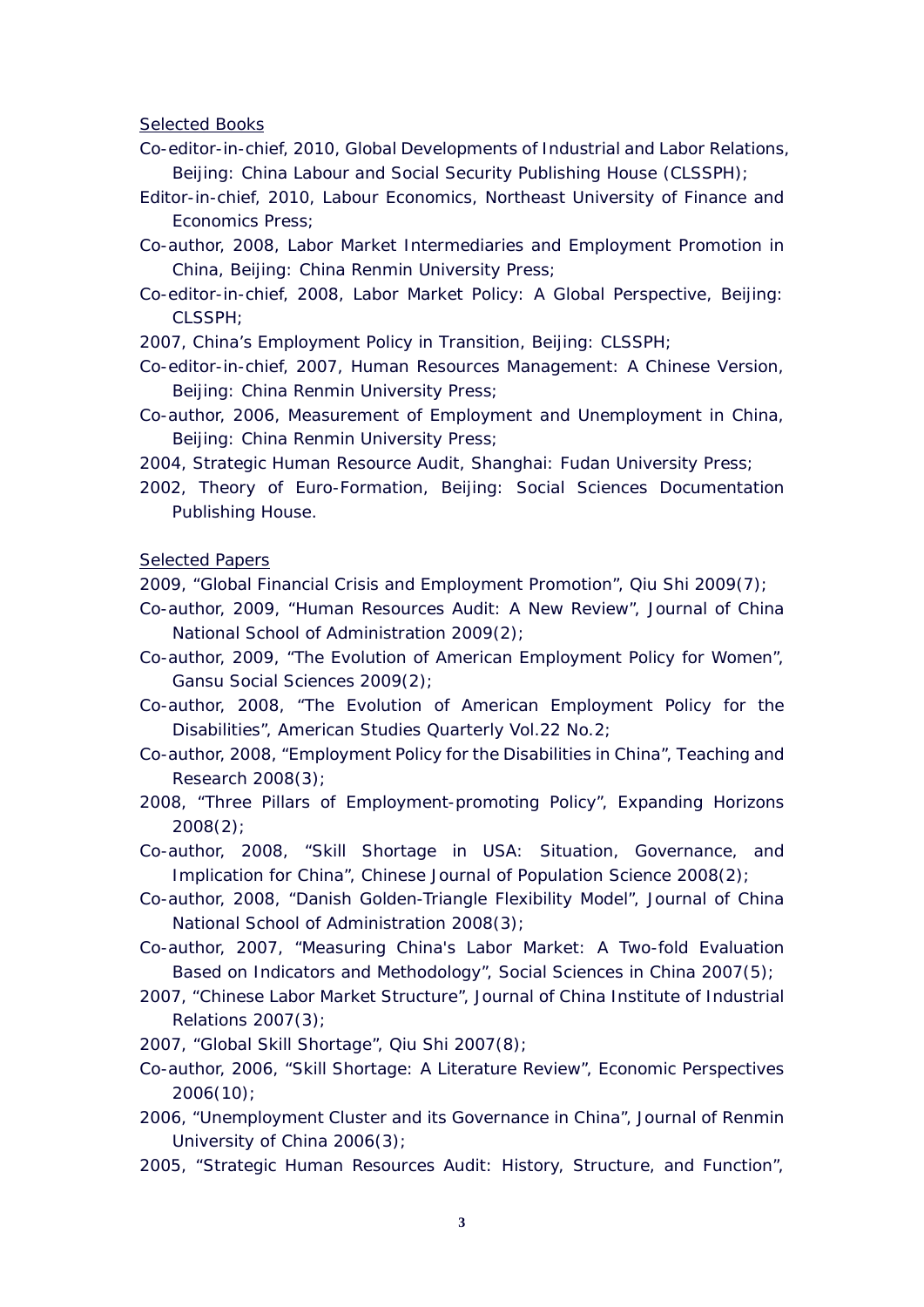*Economic Theory and Business Management* 2005(7);

- Co-author, 2005, "Auditing Human Capital Turnover", *China Human Resources Development* 2005(1);
- Co-author, 2005, "European Employment Strategy: From Employment Repression to Employment Activation", *Chinese Journal of European Studies* 2005(6);
- Co-author, 2004, "University Graduates Employment Policy: Experiences and Implications from Several OECD Countries", *Chinese Journal of Population Science* 2004(4);
- Co-author, 2003, "Job Flow: A Literature Review", *Chinese Journal of Population Science* 2003(3);
- 2003, "Euro and European Economic Growth", *Chinese Journal of European Studies* 2003(1).

## **Projects**

## **Research Projects**

- July 2001 June 2003, "Research on European Financial Market Reform", Key Research Program of European Economic Reform of CASS;
- June 2003 April 2004, "Research on Overseas College Graduate Employment Policies", a subject of "Chinese University Graduate Employment Research", Key Program of National Social Sciences Foundation of China;
- December 2003 December 2005, "Clustering of China's Unemployment and The Policy Options", Research Program for Young Scholars of Renmin University of China;
- July 2004 October 2005, "Employment Situation and Change of Employment Policy of China", a subject of "Study on Contemporary Labor Relations in China", Key Program of National Social Sciences Foundation of China;
- May December 2005, "Research on Chinese Labor Market and Its Statistics Index System" , National "985 II Program" and "211 Program", Vice Leader of the Program Team;
- July 2005 June 2007, "Relationship between Shortage of Skilled Workers and Incentive for Skilled Labor", National Social Sciences Foundation of China;
- October 2005 February 2006, "Tendency of China Labor Environment under the Eleventh Five-Year Plan and in 2006", China Labor Law Studies Association;
- April December 2006, "Theoretical Framework of Scientific and Technological Human Resources Research", China Association for Science and Technology;
- January 2007 December 2009, "Study on Employment Policy of Transitional China", a research project of the Distinguished Talent Plan of the New Century Program;
- January 2007 December 2009, "Foundation Research on Human Resource Audit", individual funding for Distinguished Talent of Beijing;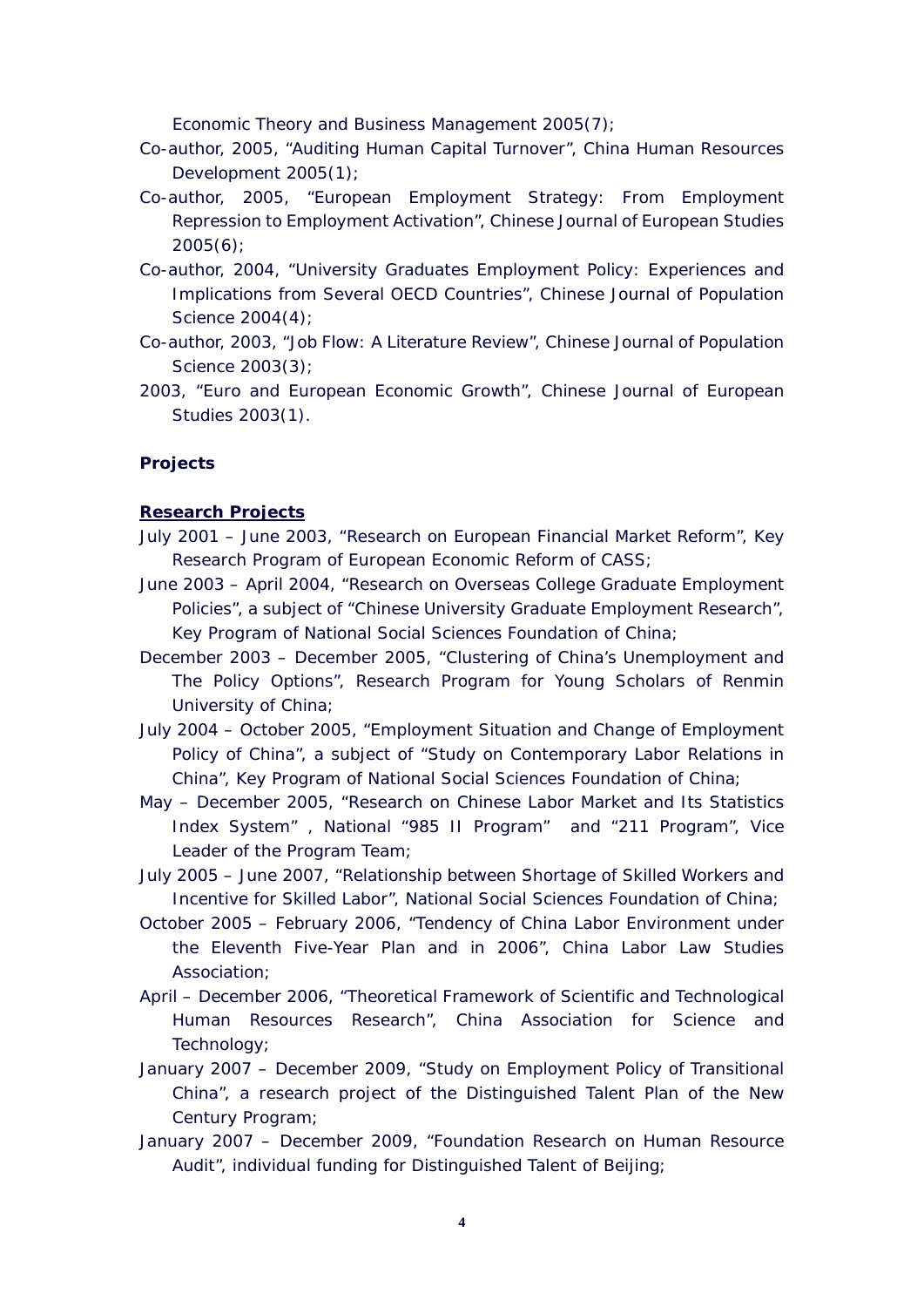- September 2007 October 2008, "Mobility of Technology Human Resources of Irish Industrial Clusters", CASS/China Association for Science and Technology.
- December 2009 –December 2012, "Job Match and Employment Promotion of College Graduates", National Social Sciences Foundation of China;

## **Public Policy Projects**

- March 2002, "Role of European Central Banks in Financial Monitoring and Supervising", entrusted by the State Council of China;
- September 2003 May 2004, "Research on International Macro Human Resource Strategic Planning", a subject of "Human Resource Development Strategy of the Capital City", Beijing Municipal Government;
- February 2004 June 2005, "Research on Human Resource Strategy of Overseas Education Systems", a subject of "Study of Human Resources Planning of the Education System of the Capital City", Educational Committee of Beijing Municipal Government;
- May October 2004, "Research on University Graduate Employment Issues of the Eleventh Five-Year Plan of China", entrusted by the Ministry of Education of China;
- June 2004 October 2005, "Study on Performance Assessment of US Senior Civil Servants", Organization Department of the Beijing Municipal Government;
- June 2004 October 2005, "Performance Assessment System for University Leaders of Universities in Beijing", Educational Committee of Beijing Municipal Government;
- July 2004 June 2007, "Tendency, Theoretical Frontline and Policy Evolution of Overseas Employment Practices", a subject of "Study on China's Employment Development Strategy under the Process of Fully Building *Xiaokang* or Well-off Society", 2004 Key Program of Philosophy and Social Sciences Studies of the Ministry of Education of China;
- September 2004 April 2006, "Design of the Index System for Human Resources Demand", Suzhou Industrial Development Park Management Committee (Organization and Personnel Bureau/ Bureau of Labor and Social Security);
- April 2006 April 2007, "Design of the System for Human Resource Demand and Match Index", Suzhou Industrial Development Park Management Committee (Organization and Personnel Bureau/ Bureau of Labor and Social Security);
- August 2006 December 2007, "Wage Study of Civil Servants of Administrative Law Enforcement", State Administration for Industry & Commerce of China;
- May December 2007, "Supportive Policy for Disabled Employment of China", Office of Second Sampling Survey for National Disabilities/China Disabled Persons Federation;
- July December 2007, "Empirical Study on the Model of the Quality and